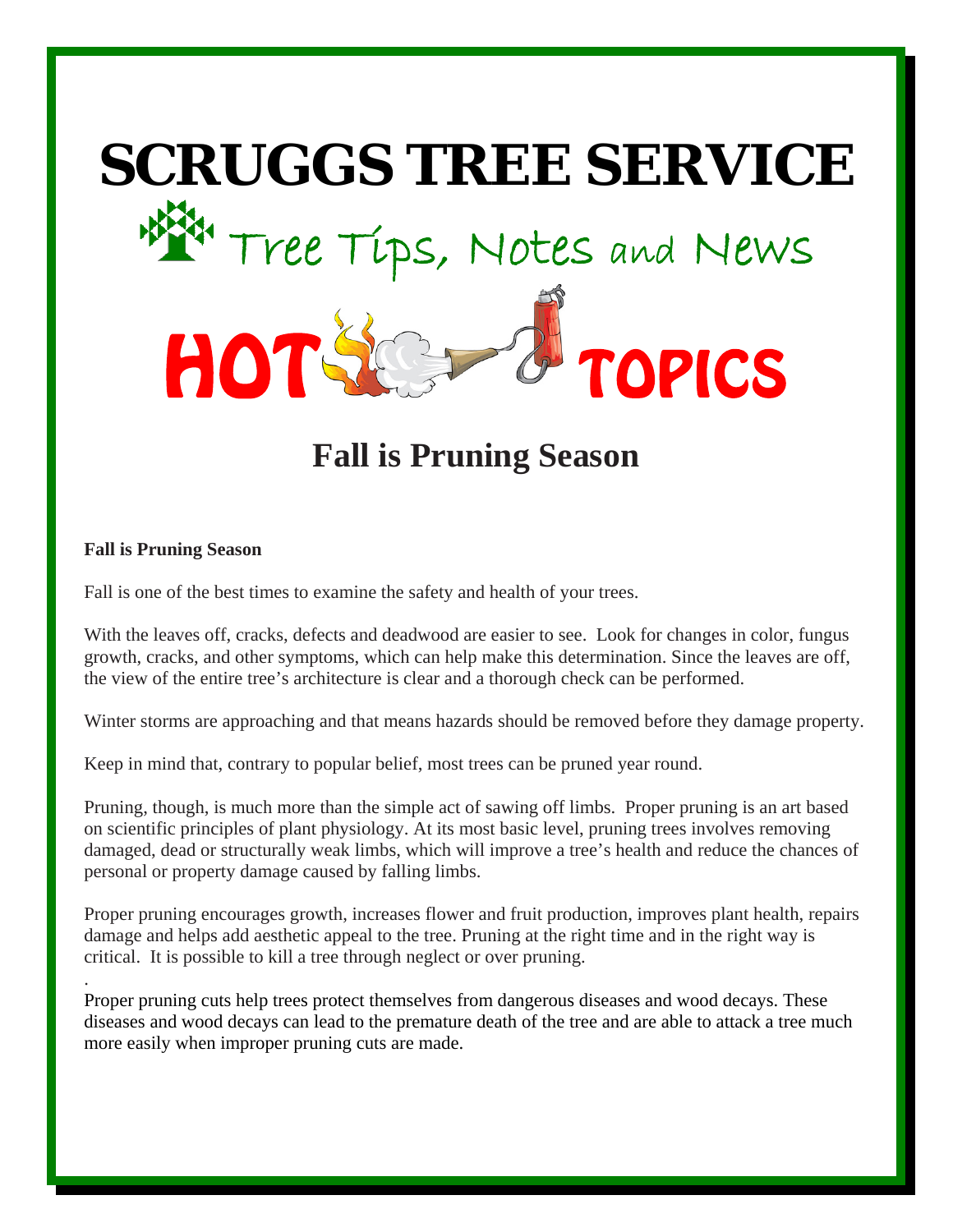## **Premature Fall Colors Could be Signs of Tree Stress**

One of nature's finest shows is about to take place. Folks gravitate from the far corners to view our fall foliage displays.

Color changing leaves make for a beautiful display, but early changes in leaf color could be a sign that your tree is stressed and is susceptible to insect and disease attack.

If the leaves on your trees seem to be getting a jump start on fall compared with those on similar trees in the area, a problem might be indicated.

Premature colors can be an indication that a tree isn't vigorous enough to withstand insects and disease organisms that may attack it, not to mention the usual changes that occur when the weather turns cold. Occasionally only one or two limbs of the tree will show premature fall color. This could be a sign of a disease at work, weakening only the infected limbs. More commonly, the entire tree will exhibit premature fall coloration, a phenomenon usually linked to root-related stress. Trees respond to these stresses by trying to curtail their above-ground growth.

Think of the tree's leaves as small factories containing raw materials, products and by-products, all in chemical form and some with color. As the leaf is "abandoned" by the tree, the green chlorophyll—the dominant chemical found in most leaves—is broken down and "recycled," leaving behind other-colored chemicals. Supply lines to the leaves also become clogged. If the major chemical remaining in the abandoned leaf is red, then the leaf turns red. If it's yellow, then the leaf turns yellow, and so on.

The yearly variation in color intensity is due to varying weather conditions, which can affect the balance of chemicals and their composition in the leaves. Differing amounts of rainfall, sunlight, temperature, humidity and other factors may have an effect on how bright, how quickly and how long the "leafpeeping" season will be in any given year.